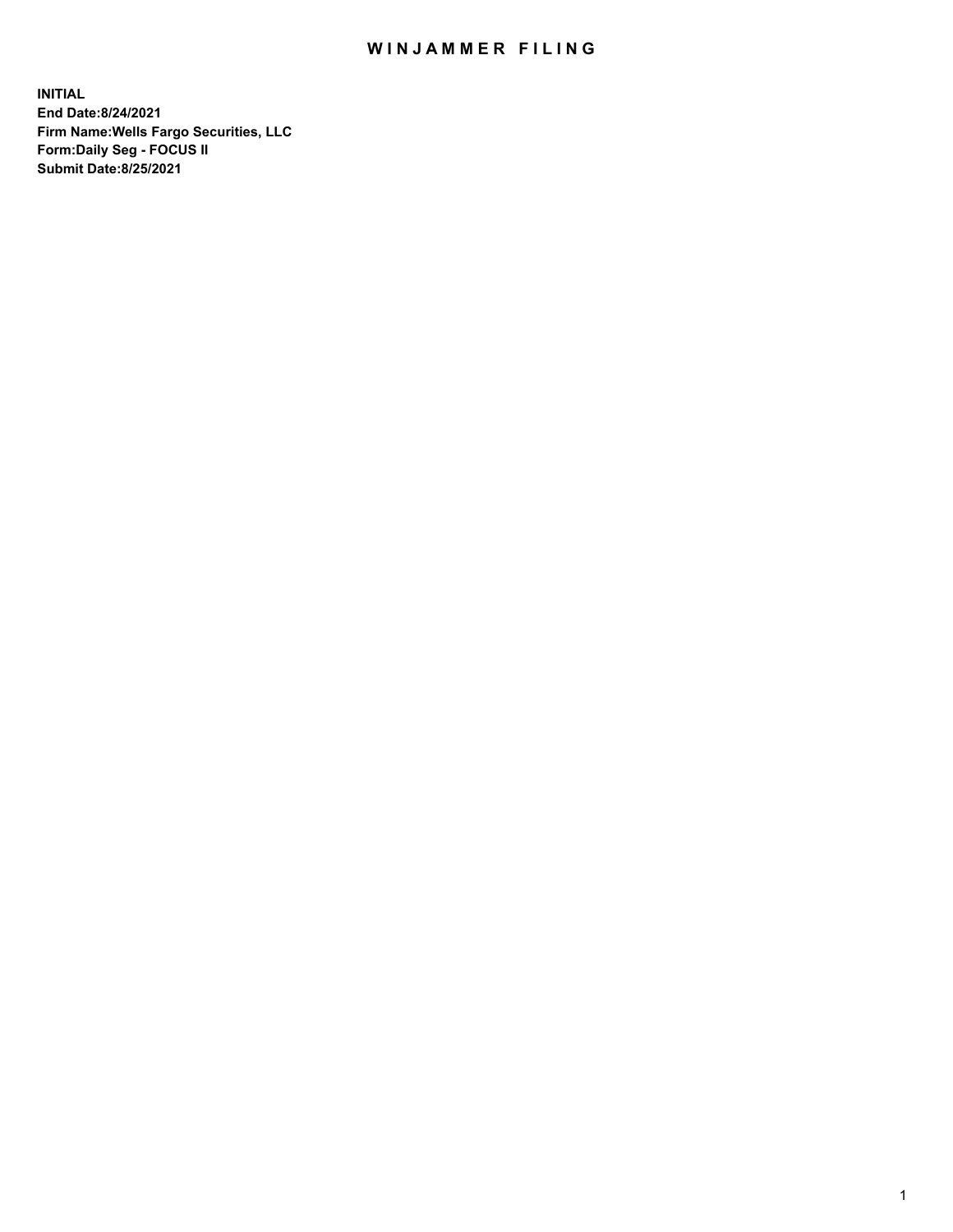**INITIAL End Date:8/24/2021 Firm Name:Wells Fargo Securities, LLC Form:Daily Seg - FOCUS II Submit Date:8/25/2021 Daily Segregation - Cover Page**

| Name of Company                                                                                                                                                                                                                                                                                                                | <b>Wells Fargo Securities LLC</b>                                          |
|--------------------------------------------------------------------------------------------------------------------------------------------------------------------------------------------------------------------------------------------------------------------------------------------------------------------------------|----------------------------------------------------------------------------|
| <b>Contact Name</b>                                                                                                                                                                                                                                                                                                            | <b>James Gnall</b>                                                         |
| <b>Contact Phone Number</b>                                                                                                                                                                                                                                                                                                    | 917-699-6822                                                               |
| <b>Contact Email Address</b>                                                                                                                                                                                                                                                                                                   | james.w.gnall@wellsfargo.com                                               |
| FCM's Customer Segregated Funds Residual Interest Target (choose one):<br>a. Minimum dollar amount: ; or<br>b. Minimum percentage of customer segregated funds required:% ; or<br>c. Dollar amount range between: and; or<br>d. Percentage range of customer segregated funds required between:% and%.                         | 270,000,000<br>$\underline{\mathbf{0}}$<br>00<br>00                        |
| FCM's Customer Secured Amount Funds Residual Interest Target (choose one):<br>a. Minimum dollar amount: ; or<br>b. Minimum percentage of customer secured funds required:%; or<br>c. Dollar amount range between: and; or<br>d. Percentage range of customer secured funds required between: % and %.                          | 40,000,000<br>$\underline{\mathbf{0}}$<br>0 <sub>0</sub><br>0 <sub>0</sub> |
| FCM's Cleared Swaps Customer Collateral Residual Interest Target (choose one):<br>a. Minimum dollar amount: ; or<br>b. Minimum percentage of cleared swaps customer collateral required:% ; or<br>c. Dollar amount range between: and; or<br>d. Percentage range of cleared swaps customer collateral required between:% and%. | 375,000,000<br><u>0</u><br>00<br><u>00</u>                                 |

Attach supporting documents CH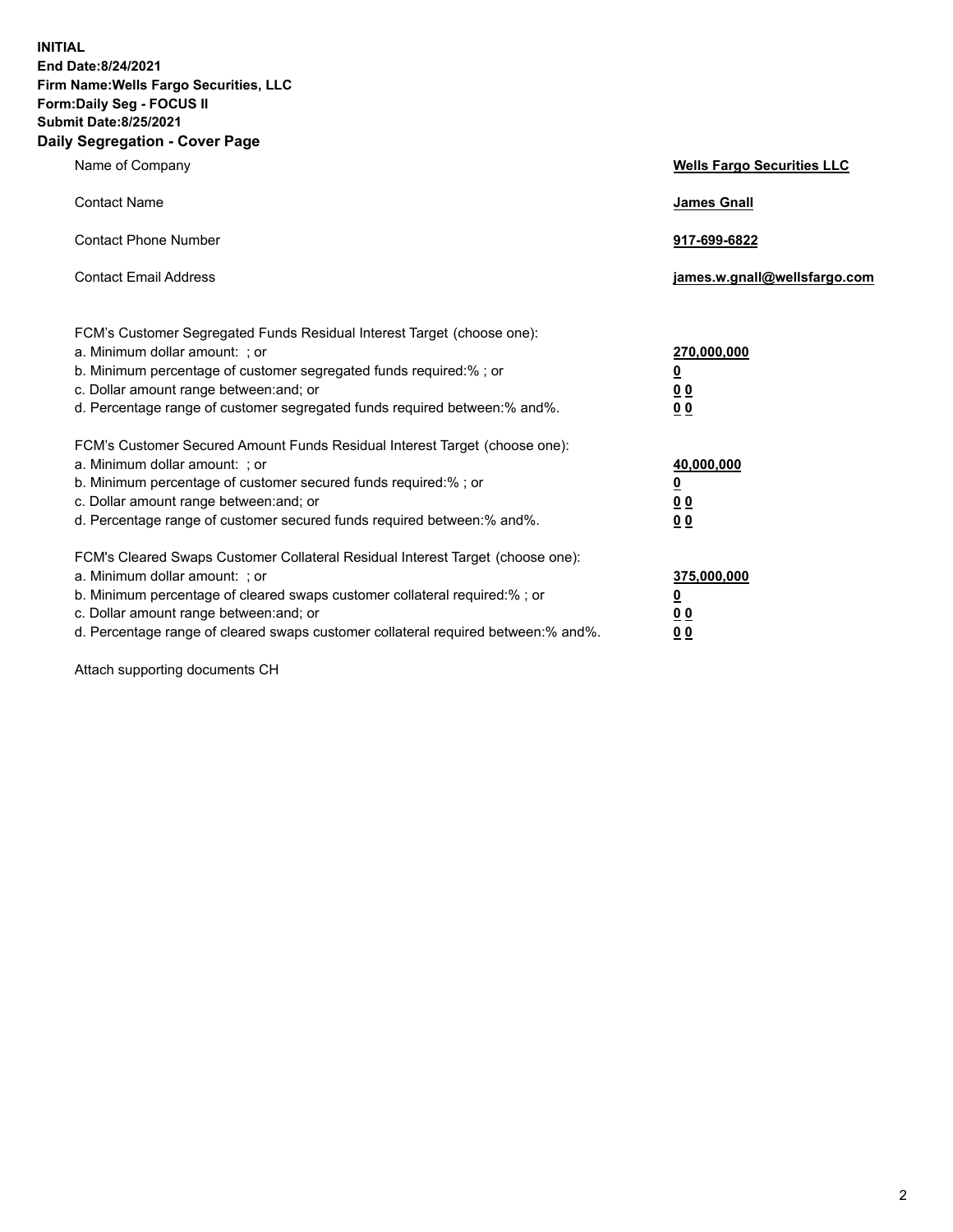**INITIAL End Date:8/24/2021 Firm Name:Wells Fargo Securities, LLC Form:Daily Seg - FOCUS II Submit Date:8/25/2021**

## **Daily Segregation - Secured Amounts**

|           | Foreign Futures and Foreign Options Secured Amounts                                                                                  |                                   |
|-----------|--------------------------------------------------------------------------------------------------------------------------------------|-----------------------------------|
|           | Amount required to be set aside pursuant to law, rule or regulation of a foreign                                                     | $0$ [7305]                        |
|           | government or a rule of a self-regulatory organization authorized thereunder                                                         |                                   |
| 1.        | Net ledger balance - Foreign Futures and Foreign Option Trading - All Customers                                                      |                                   |
|           | A. Cash                                                                                                                              | 207,496,274 [7315]                |
|           | B. Securities (at market)                                                                                                            | 209, 365, 748 [7317]              |
| 2.        | Net unrealized profit (loss) in open futures contracts traded on a foreign board of trade                                            | 41,475,626 [7325]                 |
| 3.        | Exchange traded options                                                                                                              |                                   |
|           | a. Market value of open option contracts purchased on a foreign board of trade                                                       | $0$ [7335]                        |
|           | b. Market value of open contracts granted (sold) on a foreign board of trade                                                         | -46,127 [7337]                    |
| 4.        | Net equity (deficit) (add lines 1. 2. and 3.)                                                                                        | 458,291,521 [7345]                |
| 5.        | Account liquidating to a deficit and account with a debit balances - gross amount                                                    | 5,968,280 [7351]                  |
|           | Less: amount offset by customer owned securities                                                                                     | -5,966,912 [7352] 1,368 [7354]    |
| 6.        | Amount required to be set aside as the secured amount - Net Liquidating Equity                                                       | 458,292,889 [7355]                |
|           | Method (add lines 4 and 5)                                                                                                           |                                   |
| 7.        | Greater of amount required to be set aside pursuant to foreign jurisdiction (above) or line                                          | 458,292,889 [7360]                |
|           | 6.                                                                                                                                   |                                   |
|           | FUNDS DEPOSITED IN SEPARATE REGULATION 30.7 ACCOUNTS                                                                                 |                                   |
| 1.        | Cash in banks                                                                                                                        |                                   |
|           | A. Banks located in the United States                                                                                                | 74,539,063 [7500]                 |
|           | B. Other banks qualified under Regulation 30.7                                                                                       | 21,203,045 [7520] 95,742,108      |
|           |                                                                                                                                      | [7530]                            |
| 2.        | Securities                                                                                                                           |                                   |
|           | A. In safekeeping with banks located in the United States                                                                            | 133,490,102 [7540]                |
|           | B. In safekeeping with other banks qualified under Regulation 30.7                                                                   | 0 [7560] 133,490,102 [7570]       |
| 3.        | Equities with registered futures commission merchants                                                                                |                                   |
|           | A. Cash                                                                                                                              | 71,771,157 [7580]                 |
|           | <b>B.</b> Securities                                                                                                                 | 95,890,652 [7590]                 |
|           | C. Unrealized gain (loss) on open futures contracts                                                                                  | $-35,586,695$ [7600]              |
|           | D. Value of long option contracts                                                                                                    | $0$ [7610]                        |
|           | E. Value of short option contracts                                                                                                   | -46,127 [7615] 132,028,987 [7620] |
| 4.        | Amounts held by clearing organizations of foreign boards of trade                                                                    |                                   |
|           | A. Cash                                                                                                                              | $0$ [7640]                        |
|           | <b>B.</b> Securities                                                                                                                 | $0$ [7650]                        |
|           | C. Amount due to (from) clearing organization - daily variation                                                                      | $0$ [7660]                        |
|           | D. Value of long option contracts                                                                                                    | $0$ [7670]                        |
|           | E. Value of short option contracts                                                                                                   | 0 [7675] 0 [7680]                 |
| 5.        | Amounts held by members of foreign boards of trade                                                                                   |                                   |
|           | A. Cash                                                                                                                              | -74,471,553 [7700]                |
|           | <b>B.</b> Securities                                                                                                                 | 200,110,512 [7710]                |
|           | C. Unrealized gain (loss) on open futures contracts                                                                                  | 82,408,070 [7720]                 |
|           | D. Value of long option contracts                                                                                                    | $0$ [7730]                        |
|           | E. Value of short option contracts                                                                                                   | 0 [7735] 208,047,029 [7740]       |
| 6.        | Amounts with other depositories designated by a foreign board of trade                                                               | $0$ [7760]                        |
| 7.<br>8.  | Segregated funds on hand                                                                                                             | $0$ [7765]                        |
| 9.        | Total funds in separate section 30.7 accounts<br>Excess (deficiency) Set Aside for Secured Amount (subtract line 7 Secured Statement | 569,308,226 [7770]                |
|           | Page 1 from Line 8)                                                                                                                  | 111,015,337 [7380]                |
| $10^{-1}$ | Monogement Terget Amount for Excess funds in concrete contion 20.7 concurto                                                          | 40.000.000.177001                 |

- 10. Management Target Amount for Excess funds in separate section 30.7 accounts **40,000,000** [7780]
- 11. Excess (deficiency) funds in separate 30.7 accounts over (under) Management Target **71,015,337** [7785]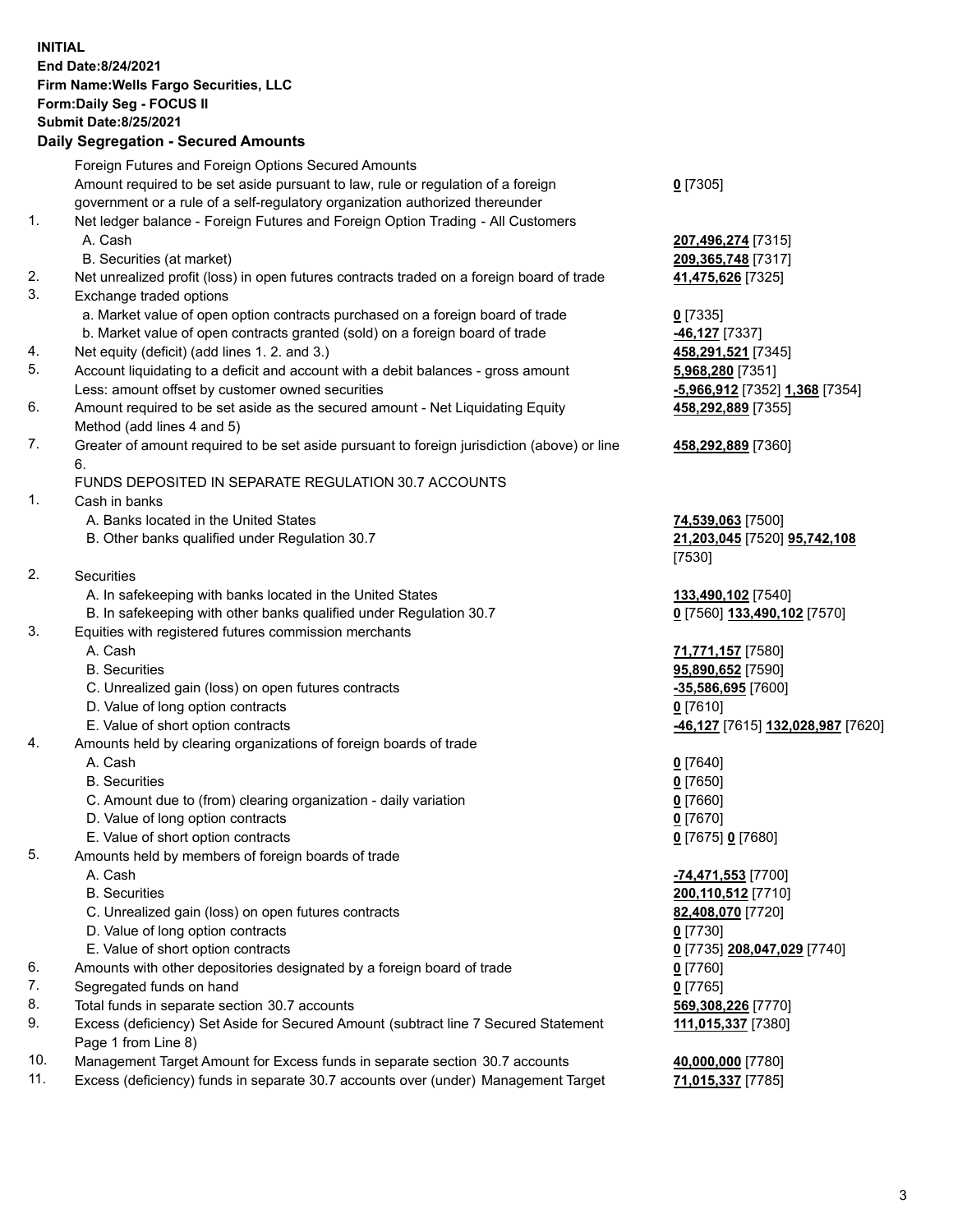**INITIAL End Date:8/24/2021 Firm Name:Wells Fargo Securities, LLC Form:Daily Seg - FOCUS II Submit Date:8/25/2021**

## **Daily Segregation - Segregation Statement**

SEGREGATION REQUIREMENTS(Section 4d(2) of the CEAct)

| 1.  | Net ledger balance                                                                  |                              |
|-----|-------------------------------------------------------------------------------------|------------------------------|
|     | A. Cash                                                                             | 3,711,770,956 [7010]         |
|     | B. Securities (at market)                                                           | 1,966,296,063 [7020]         |
| 2.  | Net unrealized profit (loss) in open futures contracts traded on a contract market  | -989,323,137 [7030]          |
| 3.  | Exchange traded options                                                             |                              |
|     | A. Add market value of open option contracts purchased on a contract market         | 1,391,890,171 [7032]         |
|     | B. Deduct market value of open option contracts granted (sold) on a contract market | -1,369,986,926 [7033]        |
| 4.  | Net equity (deficit) (add lines 1, 2 and 3)                                         | 4,710,647,127 [7040]         |
| 5.  | Accounts liquidating to a deficit and accounts with                                 |                              |
|     | debit balances - gross amount                                                       | 67,187,051 [7045]            |
|     | Less: amount offset by customer securities                                          | -64,529,614 [7047] 2,657,437 |
|     |                                                                                     | [7050]                       |
| 6.  | Amount required to be segregated (add lines 4 and 5)                                | 4,713,304,564 [7060]         |
|     | FUNDS IN SEGREGATED ACCOUNTS                                                        |                              |
| 7.  | Deposited in segregated funds bank accounts                                         |                              |
|     | A. Cash                                                                             | 148,311,104 [7070]           |
|     | B. Securities representing investments of customers' funds (at market)              | 25,012,788 [7080]            |
|     | C. Securities held for particular customers or option customers in lieu of cash (at | 853,995,166 [7090]           |
|     | market)                                                                             |                              |
| 8.  | Margins on deposit with derivatives clearing organizations of contract markets      |                              |
|     | A. Cash                                                                             | 2,018,602,716 [7100]         |
|     | B. Securities representing investments of customers' funds (at market)              | 1,055,231,719 [7110]         |
|     | C. Securities held for particular customers or option customers in lieu of cash (at | 1,112,300,897 [7120]         |
|     | market)                                                                             |                              |
| 9.  | Net settlement from (to) derivatives clearing organizations of contract markets     | -26,848,659 [7130]           |
| 10. | Exchange traded options                                                             |                              |
|     | A. Value of open long option contracts                                              | 1,391,890,171 [7132]         |
|     | B. Value of open short option contracts                                             | -1,369,986,926 [7133]        |
| 11. | Net equities with other FCMs                                                        |                              |
|     | A. Net liquidating equity                                                           | $0$ [7140]                   |
|     | B. Securities representing investments of customers' funds (at market)              | $0$ [7160]                   |
|     | C. Securities held for particular customers or option customers in lieu of cash (at | $0$ [7170]                   |
|     | market)                                                                             |                              |
| 12. | Segregated funds on hand                                                            | $0$ [7150]                   |
| 13. | Total amount in segregation (add lines 7 through 12)                                | 5,208,508,976 [7180]         |
| 14. | Excess (deficiency) funds in segregation (subtract line 6 from line 13)             | 495,204,412 [7190]           |
| 15. | Management Target Amount for Excess funds in segregation                            | 270,000,000 [7194]           |
| 16. | Excess (deficiency) funds in segregation over (under) Management Target Amount      | 225,204,412 [7198]           |
|     | Excess                                                                              |                              |